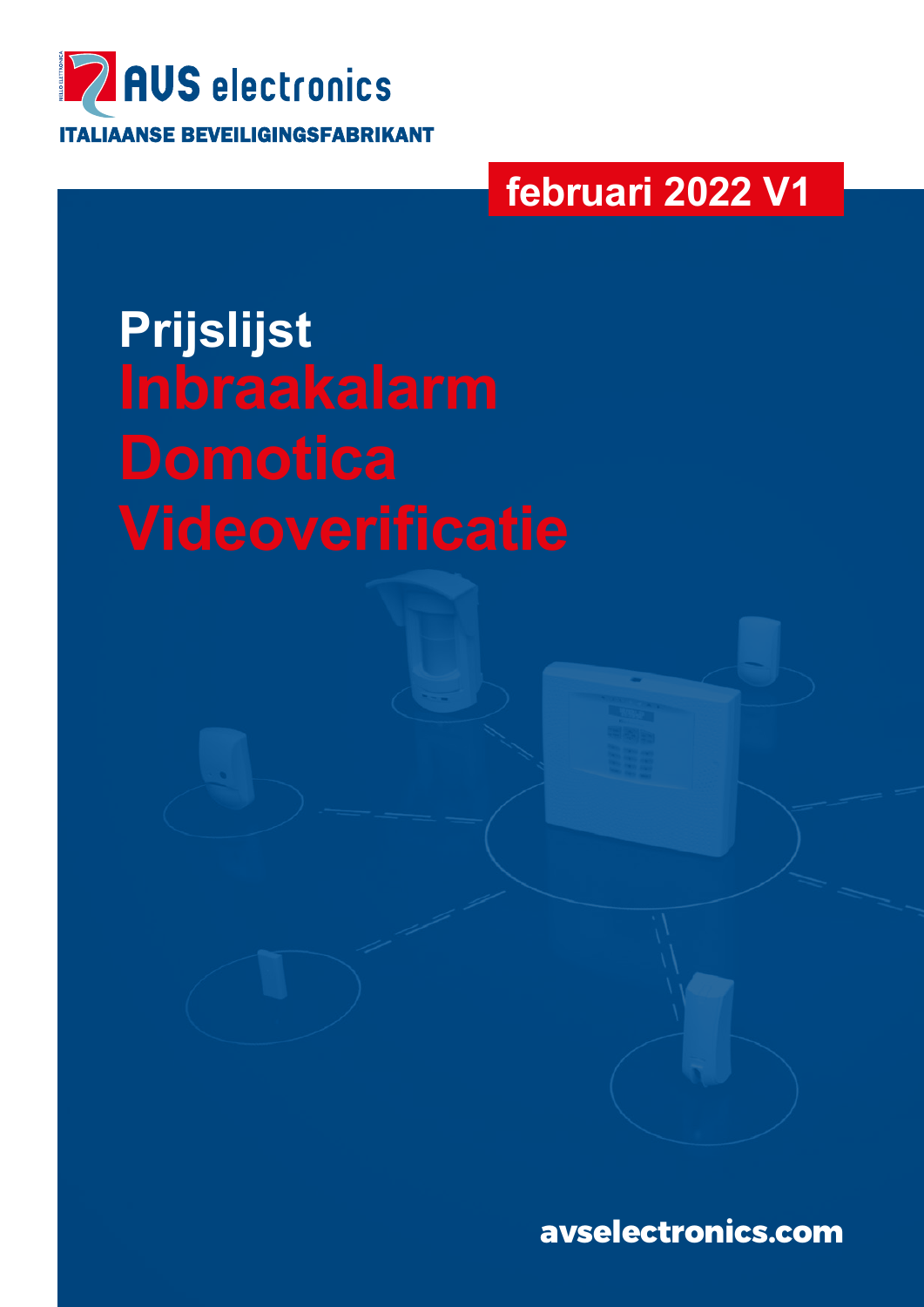

| Code            | Item                             | <b>Description</b>                                                        | Euro            | Pag. cat. |
|-----------------|----------------------------------|---------------------------------------------------------------------------|-----------------|-----------|
| 1111100 A300    |                                  | Compact LCD keypad with white cover                                       | 130,00          | 42        |
|                 | 1111101 A300 Plus                | Compact LCD keypad with grey cover                                        | 163,00          | 42        |
| 1111119 A500    |                                  | Smart LCD keypad - white color                                            | 130,00          | 42        |
|                 | 1111127 A500 CARBON PLUS         | Smart LCD keypad with audio and NFC Ready - carbon look                   | 206,00          | 42        |
|                 | 1111126 A500 CARBON              | Smart LCD keypad - carbon look                                            | 174,00          | 42        |
|                 | 1111120 A500 Plus                | Smart LCD keypad with audio and NFC Ready - white color                   | 163,00          | 42        |
|                 | 1113105 A500 PLUS WS 4 C         | Bi-directional LCD wireless keypad, with advanced functions, carbon look  | 314,00          | 18        |
|                 | 1113104 A500 PLUS WS4            | Bi-directional LCD wireless keypad, with advanced functions, white colour | 271,00          | 18        |
|                 | 1113101 A500 WS 4 C              | Bi-directional LCD wireless keypad, carbon look                           | 255,00          | 18        |
|                 | 1113100 A500 WS4                 | Bi-directional LCD wireless keypad, white colour                          | 211,00          | 18        |
|                 | 1111109 A600 EVO                 | Compact LCD keypad                                                        | 233,00          | 42        |
|                 | 1111110 A600 EVO PLUS            | Advanced LCD keypad with audio and proximity reader TOUCH/NFC             | 290,00          | 42        |
|                 | 1164110 ALCITYWS4                | Power supply unit for wireless bidirectional siren                        | 41,00           | 28        |
| 1143100 AMP     |                                  | Anti-removal kit                                                          | 42,00           | 66        |
|                 | 1143116 AMPLIBUS                 | Insulator and serial RS485 amplifier                                      | 99,00           | 51        |
|                 | 1143118 BATT BM HP VAC           | Battery for microwave barriers                                            | 37,00           | 63        |
|                 | 1194100 BATT D4                  | Battery for bidirectional wireless siren CITY WS 4                        | 12,00           | 31        |
|                 | 1142101 BF 100 A                 | Optical smoke barrier                                                     | 659,00          | 74        |
|                 | 1142105 BF 100 R                 | Reflecting smoke barrier                                                  | 781,00          | 74        |
| 1144104 BF TEST |                                  | Filter testing kit for BF I00A/R                                          | 6,00            | 74        |
| 1144101 BFS     |                                  | Additional reflecting kit                                                 | 235,00          | 74        |
|                 | 1112122 BIP 4 PLUS               | Bidirectional 8-channels remote control - ivory housing                   | 86,00           | 18        |
|                 | 1112123 BIP 4 PLUS C             | Bidirectional 8-channels remote control - carbon look                     | 94,00           | 18        |
|                 | 1141156 BM 120 HP                | Digital outdoor microwave barrier 120 meters range                        | 1.288,00        | 62        |
|                 | 1141175 BM 120 HP 24G            | Digital outdoor microwave barrier 120 meters range, 24 GHz                | 2.147,00        | 62        |
|                 | 1141177 BM 120 HP 24G VAC        | Digital outdoor microwave barrier 120 meters range, 24 GHz, 230 Vac       | 2.595,00        | 63        |
|                 | 1141162 BM 120 HP VAC            | Digital outdoor microwave barrier 120 meters range, 230 Vac               | 1.565,00        | 62        |
|                 | 1141100 BM 120 M                 | Microwave barrier 120 meters range                                        | 1.101,00        | 64        |
|                 | 1141157 BM 200 HP                | Digital outdoor microwave barrier 200 meters range                        | 1.653,00        | 62        |
|                 | 1141163 BM 200 HP VAC            | Digital outdoor microwave barrier 200 meters range, 230 Vac               | 1.999,00        | 62        |
|                 | 1141113 BM 200 M                 | Microwave barrier 200 meters range                                        | 1.407,00        | 64        |
|                 | 1141155 BM 60 HP                 | Digital outdoor microwave barrier 60 meters range                         | 756,00          | 62        |
|                 | 1141174 BM 60 HP 24G             | Digital outdoor microwave barrier 60 meters range, 24 GHz                 | 1.300,00        | 62        |
|                 | 1141176 BM 60 HP 24G VAC         | Digital outdoor microwave barrier 60 meters range, 24 GHz, 230 Vac        | 1.568,00        | 63        |
|                 | 1141161 BM 60 HP VAC             | Digital outdoor microwave barrier 60 meters range, 230 Vac                | 918,00          | 62        |
|                 | 1141147 BM 60 M                  | Microwave barrier 60 meters range                                         | 645,00          | 64        |
|                 | 1184175 <b>BOX CITY B</b>        | BOX CITY B LED - BRONZE LOOK ABS                                          | 90,00           | 71        |
|                 | 1184176 <b>BOX CITY C</b>        | BOX CITY C LED - COPPER LOOK ABS                                          | 90,00           | 71        |
|                 | 1184159 BOX CITY CARBON          | BOX CITY CARBON LED - CARBON LOOK ABS                                     | 89,00           | 71        |
|                 | 1184166 BOX CITY LED/PLUS/HP     | BOX CITY LED - IVORY LOOK ABS                                             | 57,00           | 71        |
|                 | 1184167 BOX CITY X LED/PLUS/HP   | BOX CITY X LED - INOX LOOK ABS                                            | 69,00           | 71        |
|                 | 1184177 BOX TS 85P B             | BOX TS85P B LED - BRONZE LOOK ABS                                         | 101,00          | 71        |
|                 | 1184178 BOX TS 85P C             | BOX TS85P C LED - COPPER LOOK ABS                                         | 101,00          | 71        |
|                 | 1184168 BOX TS85P LED/HP         | BOX TS85P LED PLUS - IVORY LOOK ABS                                       | 72,00           | 71        |
|                 | 1184169 BOX TS85V LED/HP         | BOX TS85V LED PLUS - IVORY LOOK METAL                                     | 91,00           | 71        |
|                 | 1184170 BOX TS85X LED/HP         | BOX TS85X LED PLUS - STAINLESS STEEL                                      | 149,00          | 71        |
| 1144105 BR100   |                                  | Metal housing for remote control PCB                                      | 176,00          | 66        |
| 1144105 BR100   |                                  | Metal housing for remote control PCB                                      | 176,00          | 74        |
| 1120125 C8      |                                  | Zones and outputs extension module                                        |                 | 19        |
|                 | 1100218 CAPTURE 128M             | Control panel 128 zones with remote management                            | 73,00<br>446,00 | 36        |
|                 | 1100182 CAPTURE 16               | Control panel 16 zones with remote management                             | 163,00          | 35        |
|                 | 1100193 CAPTURE 16M              | Control panel 16 zones with remote management                             | 225,00          | 35        |
|                 | 1100180 CAPTURE 32               | Control panel 32 zones with remote management                             | 196,00          | 36        |
|                 | 1100194 CAPTURE 32M              | Control panel 32 zones with remote management                             | 259,00          | 36        |
|                 | 1100217 CAPTURE 64M              | Control panel 64 zones with remote management                             | 371,00          | 36        |
|                 | 1100178 CAPTURE 8                | Control panel 8 zones with remote management                              | 133,00          | 35        |
|                 | 1191296 CAPTURE SYSTEM DEMO CASE | Capture system demo case in high resistant PVC                            | 1.698,00        | 37        |
| 1184161 CFB     |                                  | Light blue cover flash                                                    |                 |           |
|                 |                                  |                                                                           | 14,00           | 72        |
| 1184147 CFO     |                                  | Orange flash cover                                                        | 14,00           | 72        |
| 1184172 CFR     |                                  | Red flash cover                                                           | 14,00           | 72        |
| 1184160 CFT     |                                  | Transparent flash cover                                                   | 14,00           | 72        |
|                 | 1161146 CITY B LED               | Led self-powered outdoor siren BRONZE look ABS                            | 105,00          | 70        |
|                 | 1161150 CITY B LED HP            | Led self-powered outdoor siren BRONZE look ABS                            | 129,00          | 70        |
|                 | 1161148 CITY B LED PLUS          | Led self-powered outdoor siren BRONZE look ABS                            | 115,00          | 70        |
|                 | 1161147 CITY C LED               | Led self-powered outdoor siren COPPER look ABS                            | 105,00          | 70        |
|                 | 1161151 CITY C LED HP            | Led self-powered outdoor siren COPPER look ABS                            | 129,00          | 70        |
|                 | 1161149 CITY C LED PLUS          | Led self-powered outdoor siren COPPER look ABS                            | 115,00          | 70        |
|                 | 1161142 CITY CARBON LED          | Led self-powered outdoor siren CARBON look ABS                            | 130,00          | 70        |
|                 | 1161144 CITY CARBON LED HP       | Led self-powered outdoor siren CARBON look ABS                            | 154,00          | 70        |
|                 | 1161143 CITY CARBON LED PLUS     | Led self-powered outdoor siren CARBON look ABS                            | 139,00          | 70        |
|                 | 1161140 CITY LED                 | Outdoor LED siren - Ivory Abs                                             | 86,00           | 68        |
|                 | 1161129 CITY LED HP              | Outdoor Led siren on RS485 BUS - Ivory Abs                                | 109,00          | 68        |
|                 | 1161128 CITY LED PLUS            | Outdoor Led siren - Ivory Abs                                             | 94,00           | 68        |
|                 | 1164107 CITY WS 4                | Bidirectional wireless self-powered siren                                 | 243,00          | 28        |
|                 | 1164108 CITY WS 4 C              | Carbon look bidirectional wireless self-powered siren                     | 334,00          | 28        |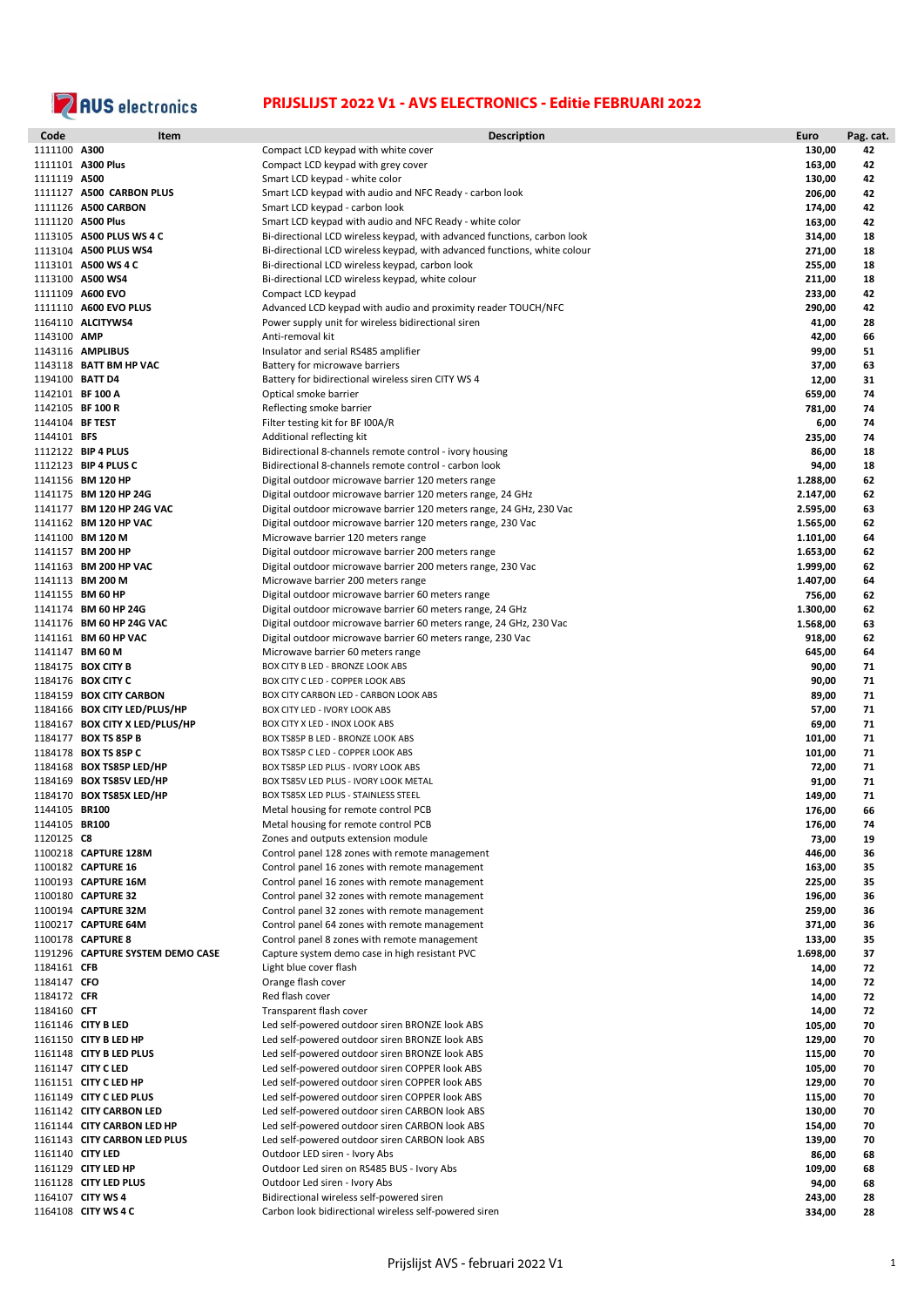

|                 | 1161141 CITY X LED                     | Led self-powered outdoor siren INOX look ABS                                                       | 103,00   | 70 |
|-----------------|----------------------------------------|----------------------------------------------------------------------------------------------------|----------|----|
|                 | 1161131 CITY X LED HP                  | Led self-powered outdoor siren INOX look ABS                                                       | 128,00   | 70 |
|                 | 1161130 CITY X LED PLUS                | Led self-powered outdoor siren INOX look ABS                                                       | 113,00   | 70 |
| 1130142 CLI     |                                        | Curtain lens for JET detectors                                                                     | 7,00     | 25 |
| 1130142 CLI     |                                        | Curtain lens for JET detectors                                                                     | 7,00     | 58 |
| 1112108 CLIP    |                                        | BIP 4 remote control support                                                                       | 12,00    | 18 |
|                 | 1122102 CONT SAT W                     | Container for modules and PCB                                                                      |          |    |
|                 |                                        |                                                                                                    | 51,00    | 51 |
|                 | 1122102 CONT SAT W                     | Container for modules and PCB                                                                      | 51,00    | 55 |
|                 | 1122103 CONT SAT WX                    | Containers for extension modules                                                                   | 51,00    | 51 |
|                 | 1183108 CONT SX                        | Compact container for modules and PCB                                                              | 56,00    | 50 |
|                 | 1183108 CONT SX                        | Compact container for modules and PCB                                                              | 56,00    | 55 |
|                 | 1183109 CONT SX Metal                  | Compact containers for extension modules                                                           | 64,00    | 51 |
|                 | 1180147 CONT XTREAM                    |                                                                                                    |          |    |
|                 |                                        | Polyvalent metal containers                                                                        | 152,00   | 51 |
|                 | 1180155 CONT XTREAM S                  | Polyvalent metal containers 321x279x83 mm                                                          | 100,00   | 51 |
| 1184162 COS LED |                                        | Loud speaker for LED range sirens                                                                  | 27,00    | 72 |
| 1188102 DCP     |                                        | Wall spacers for containers, control panels, power unit                                            | 13,00    | 51 |
|                 | 1107125 DIGIVOC                        | Speech synthesis for STARLINK 4                                                                    | 76,00    | 55 |
| 1104108 ELM     |                                        | Centralization software with graphical maps                                                        |          | 48 |
| 1176103 ER160   |                                        |                                                                                                    |          | 77 |
|                 |                                        | Single-jets nozzle opening at 60°                                                                  | 132,00   |    |
| 1176105 ER360   |                                        | Three-jets nozzle opening at 60°                                                                   | 132,00   | 77 |
| 1176104 ER390   |                                        | Three-jets nozzle opening at 90°                                                                   | 132,00   | 77 |
|                 | 1105128 EWEB PLUS                      | Optional board LAN/Ethernet                                                                        | 202,00   | 46 |
|                 | 1105133 EWEB PLUS B                    | Optional board LAN/Ethernet and Web Server                                                         | 202,00   | 19 |
|                 | 1105137 EWEB PLUS B VIDEO              | Optional board LAN/Ethernet with VIDEO                                                             | 324,00   | 19 |
|                 | 1105136 EWEB PLUS VIDEO                |                                                                                                    | 324,00   | 47 |
|                 |                                        | Optional board LAN/Ethernet with VIDEO                                                             |          |    |
|                 | 1105130 EWEB WIFI II                   | WiFi and Web Server network board                                                                  | 364,00   | 46 |
|                 | 1105134 EWEB WIFI II B                 | WiFi and Web Server network board                                                                  | 364,00   | 19 |
| 1176110 FDEMO   |                                        | FOGGY 50 system - demostration kit                                                                 | 3.709,00 | 77 |
|                 | 1176118 FDEMO30                        | FOGGY 30 system - demostration kit                                                                 | 3.230,00 | 77 |
| 1187113 FMDD    | <b>NEW</b>                             | Fuse holder with replaceable fuse for smart home wireless modules MDS 201/MDS 202 – pack of 5 pcs  | 18,00    | 11 |
| 1187112 FMDR    | <b>NEW</b>                             | Fuse holder with replaceable fuse for smart home wireless modules MDR 201 - pack of 5 pcs          | 18,00    | 11 |
|                 |                                        |                                                                                                    |          |    |
| 1187111 FMDS    | <b>NEW</b>                             | Fuse holder with replaceable fuse for smart home wireless modules MDD 201 - pack of 5 pcs          | 18,00    | 11 |
|                 | 1176115 FOGGY 30A                      | Fogging protection system, ideal for areas of about 100 m2 - anthracite grey                       | 2.117,00 | 76 |
|                 | 1176114 FOGGY 30G                      | Fogging protection system, ideal for areas of about 100 m2 - grey                                  | 2.117,00 | 76 |
|                 | 1176113 FOGGY 30W                      | Fogging protection system, ideal for areas of about 100 m2 - white                                 | 2.117,00 | 76 |
|                 | 1176102 FOGGY 50A                      | Fogging protection system, ideal for areas of about 250 m2 - anthracite grey                       | 2.606,00 | 76 |
|                 | 1176101 FOGGY 50G                      | Fogging protection system, ideal for areas of about 250 m2 - grey                                  | 2.606,00 | 76 |
|                 | 1176100 FOGGY 50W                      |                                                                                                    | 2.606,00 | 76 |
|                 |                                        | Fogging protection system, ideal for areas of about 250 m2 - white                                 |          |    |
| 1104112 FWIN    |                                        | FOGGY programming software                                                                         | 243,00   | 77 |
|                 | 1131141 GHOST WS 4 PLUS                | Bidirectional wireless two-channels transmitter with magnetic contact - white housing              | 121,00   | 24 |
|                 | 1131157 H2O WS 4<br><b>NEW</b>         | Bidirectional wireless water detector - white housing                                              | 106,00   | 25 |
| 1104111 HPWIN   |                                        | Programming software for digital peripherals                                                       | 234,00   | 63 |
| 1111123 ICE     |                                        | 4.3" Touch screen keypad NFC ready with white cover                                                | 255,00   | 42 |
| 1111130 ICE BL  |                                        | 4.3" Touch screen keypad NFC ready with black cover                                                | 255,00   | 42 |
|                 | 1131138 JET 360 WS 4                   |                                                                                                    |          | 22 |
|                 |                                        | Bidirectional wireless 360° ceiling infrared detector                                              | 186,00   |    |
| 1130134 JET DT  |                                        | IR + MW dual technology detector                                                                   | 47,00    | 57 |
|                 | 1130160 JET DT 360                     | 360° ceiling IR + MW dual technology detector                                                      | 71,00    | 58 |
|                 | 1130135 JET DT AM                      | $IR + MW$ dual technology detector with antimasking                                                | 57,00    | 57 |
|                 | 1130143 JET DT HP                      | Digital dual technology detector RS485                                                             | 86,00    | 57 |
|                 | 1130144 JET DT HP PLUS                 | Digital dual technology detector RS485 with antimasking                                            | 109,00   | 57 |
|                 | 1131133 JET DT WS 4                    | Bidirectional wireless double technology detector with antimasking                                 | 167,00   | 22 |
|                 |                                        |                                                                                                    |          |    |
| 1130133 JET PA  |                                        | Passive infrared detector                                                                          | 23,00    | 57 |
|                 | 1130159 JET PA 360                     | 360° ceiling passive infrared detector                                                             | 36,00    | 58 |
|                 | 1131134 JET PA WS 4                    | Bidirectional wireless passive infrared detector with antimasking                                  | 113,00   | 22 |
|                 | 1131155 JET PA WS 4 VIDEO              | Bidirectional wireless passive infrared detector with antimasking and camera / audio integrated    | 325,00   | 47 |
|                 | 1131155 JET PA WS4 VIDEO               | Bidirectional wireless passive infrared detector with antimasking and camera / audio integrated    | 325,00   | 21 |
| 1130136 K21     |                                        | Wall and ceiling bracket for JET detectors                                                         | 6,00     | 25 |
| 1130136 K21     |                                        | Wall and ceiling bracket for JET detectors                                                         | 6,00     | 58 |
| 1130137 K21T    |                                        | Wall and ceiling bracket for JET detectors                                                         | 7,00     | 58 |
|                 |                                        |                                                                                                    |          |    |
| 1134109 KB      |                                        | Wall bracket for detectors SPY/ONE/SPECTRUM                                                        | 6,00     | 30 |
| 1134109 KB      |                                        | Wall bracket for detectors SPY/ONE/SPECTRUM                                                        | 6,00     | 58 |
| 1134109 KB      |                                        | Wall bracket for detectors SPY/ONE/SPECTRUM                                                        | 6,00     | 61 |
| 1134110 KBT     |                                        | Wall bracket with tamper for detectors SPY/ONE/SPECTRUM                                            | 7,00     | 30 |
| 1134110 KBT     |                                        | Wall bracket with tamper for detectors SPY/ONE/SPECTRUM                                            | 7,00     | 58 |
| 1134110 KBT     |                                        | Wall bracket with tamper for detectors SPY/ONE/SPECTRUM                                            | 7,00     | 61 |
| 1176112 KEY ER  |                                        | Socket wrench for nozzle                                                                           | 8,00     | 77 |
|                 |                                        |                                                                                                    |          |    |
|                 | 1190189 KIT RAPTOR R 4G BASIC M + APP  | Kit bi-directional wireless with Raptor R control panel 4G + CARD PREMIUM 1 YEAR                   | 781,00   | 14 |
|                 | 1190187 KIT RAPTOR R BASIC M + APP     | Kit bi-directional wireless with Raptor R control panel - embedded GSM/GPRS + CARD PREMIUM 1 YEAR  | 649,00   | 14 |
|                 | 1190191 KIT RAPTOR R LC 4G BASIC M     | Kit bi-directional wireless with Raptor R LC control panel 4G                                      | 812,00   | 15 |
|                 | 1190188 KIT RAPTOR RK 4G BASIC M + APP | Kit bi-directional wireless with Raptor RK control panel 4G + CARD PREMIUM 1 YEAR                  | 848,00   | 14 |
|                 | 1190186 KIT RAPTOR RK BASIC M + APP    | Kit bi-directional wireless with Raptor RK control panel - embedded GSM/GPRS + CARD PREMIUM 1 YEAR | 708,00   | 14 |
|                 | 1190190 KIT RAPTOR RK LC 4G BASIC M    | Kit bi-directional wireless with Raptor RK LC control panel 4G                                     | 893,00   | 15 |
|                 | 1190169 KIT RVS VIDEO 2                |                                                                                                    |          |    |
|                 |                                        | Kit for RAPTOR video verification (1 RVS VIDEO RVS + 2 JET PA WS4 VIDEO)                           | 667,00   | 21 |
|                 | 1190170 KIT RVS VIDEO 4                | Kit for RAPTOR video verification (1 RVS VIDEO RVS + 4 JET PA WS4 VIDEO)                           | 1.189,00 | 21 |
| 1135101 KIT SP  |                                        | Inox bracket for pole mounting Spectrum                                                            | 22,00    | 65 |
|                 | 1181209 KIT SPACER BLACK x WIC4 MINI   | Spacer kit for WIC 4 MINI - black                                                                  | 7,00     | 23 |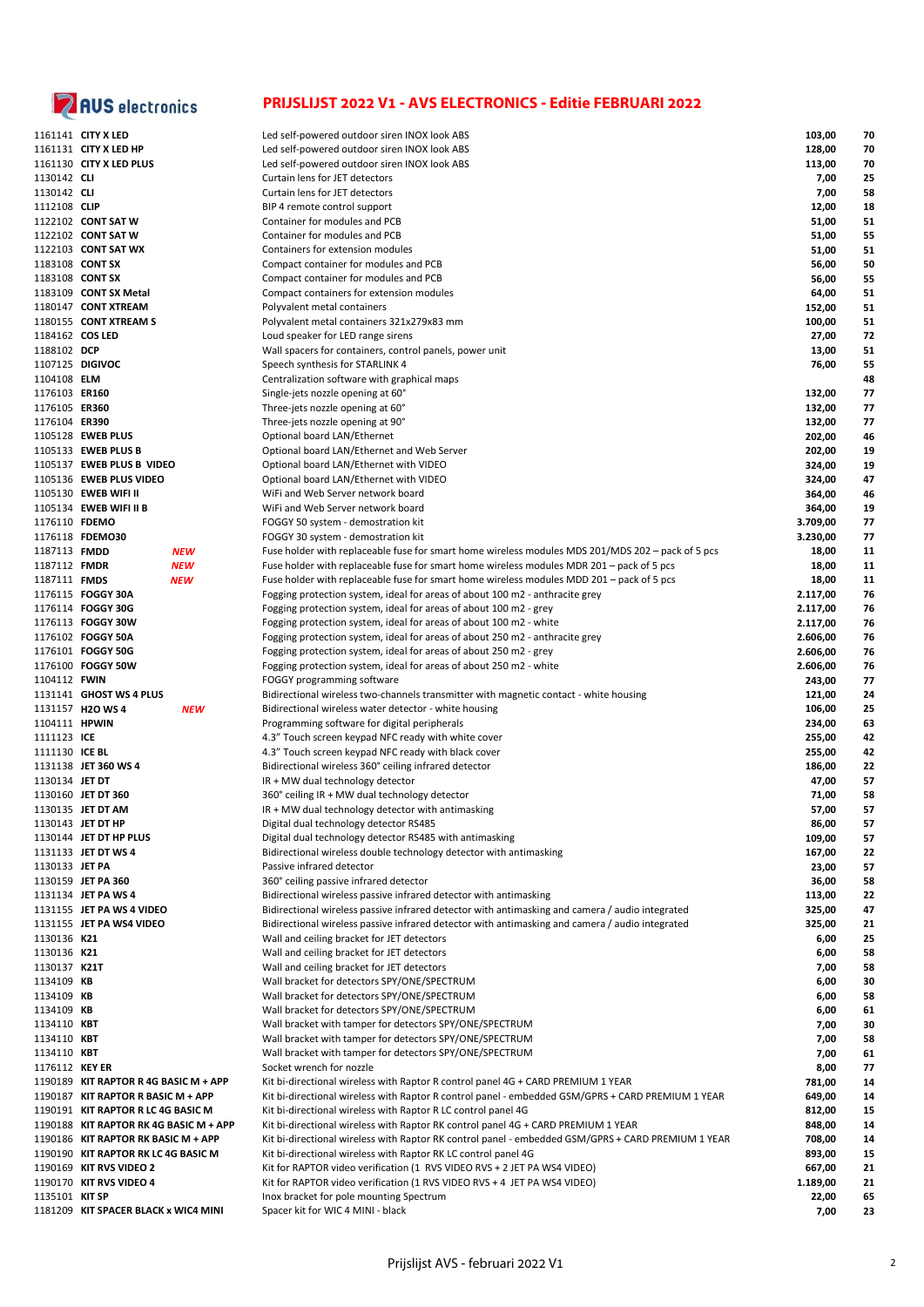

|                      | 1181208   KIT SPACER BROWN x WIC4 MINI |            | Spacer kit for WIC 4 MINI - brown                                                                         | 7,00     | 23 |
|----------------------|----------------------------------------|------------|-----------------------------------------------------------------------------------------------------------|----------|----|
|                      | 1181207 KIT SPACER WHITE x WIC4 MINI   |            | Spacer kit for WIC 4 MINI - white                                                                         | 7,00     | 23 |
|                      | 1190178 KIT XSAT WS4 VIDEO 2           |            | Kit for XTREAM video verification (1 XSAT WS4 VIDEO + 2 JET PA WS4 VIDEO)                                 | 769,00   | 47 |
|                      | 1190179 KIT XSAT WS4 VIDEO 4           |            | Kit for XTREAM video verification (1 XSAT WS4 VIDEO + 4 JET PA WS4 VIDEO)                                 | 1.287,00 | 47 |
| 1172108 KP5          |                                        |            | GSM antenna extension cable                                                                               | 31,00    | 55 |
| 1176109 LBL          |                                        |            | Label indicating "Protected area"                                                                         | 25,00    | 77 |
|                      |                                        |            |                                                                                                           |          |    |
| 1122104 LCD W        |                                        |            | Led/Display signal indicator                                                                              | 32,00    | 66 |
| 1176108 LFT          |                                        |            | Pulley kit for installation to the ceiling                                                                | 579,00   | 77 |
|                      | 1104110 LIC-ELMXLB                     |            | Full user licence for ELM software                                                                        | 365,00   | 48 |
|                      | 1104123 LIC-WINREC                     |            | User licence to activate events reception on WINREC                                                       | 468,00   | 52 |
|                      | 9088104 LIC-XGATE PLUS                 |            | User licence for XGATE PLUS                                                                               | 2.034,00 | 48 |
|                      | 1104114 LIC-XUSER                      |            | Licenza d'uso per attivazione del software XUSER                                                          | 890,00   | 52 |
| 1134111 MC01         |                                        |            | Analysis module for switch alarms                                                                         | 19,00    | 52 |
|                      | 1120139 MDD 201                        | <b>NEW</b> | Wireless dimmer home automation module (Module + 1 Snubber)                                               | 118,00   | 11 |
|                      |                                        |            |                                                                                                           |          |    |
|                      | 1120138 MDR 201                        | <b>NEW</b> | Wireless roller shutter home automation module (Module + 2 Snubber)                                       | 118,00   | 10 |
|                      | 1120136 MDS 201                        | <b>NEW</b> | Wireless 1 relay home automation module                                                                   | 111,00   | 10 |
|                      | 1120137 MDS 202                        | <b>NEW</b> | Wireless 2 relays home automation module                                                                  | 111,00   | 10 |
|                      | 1165141 MOD CITY LED                   |            | Spare electronic module for CITY LED siren                                                                | 53,00    | 72 |
|                      | 1165142 MOD SIR HP                     |            | Spare electronic module for CITY HP and TS85 HP siren                                                     | 79,00    | 72 |
|                      | 1165140 MOD TS85 LED                   |            | Spare electronic module for CITY/TS85 LED PLUS                                                            | 63,00    | 72 |
| 1120103 MR 4         |                                        |            | 4 Relais module                                                                                           | 66,00    | 51 |
| 1120104 MR8          |                                        |            | 8 Relais module                                                                                           | 78,00    | 52 |
|                      |                                        |            |                                                                                                           |          |    |
|                      | 1120141 MR4 PW                         | <b>NEW</b> | Outputs extension module 4 outputs on BUS RS485                                                           | 95,00    | 11 |
|                      | 1120140 MST 015                        | <b>NEW</b> | Temperature probe                                                                                         | 10,00    | 11 |
| APP                  | <b>MY AVS ALARM</b>                    |            | Mobile application for end user                                                                           |          | 33 |
| APP                  | <b>MY AVS MANAGER</b>                  |            | Mobile application for installers to program Raptor control panels                                        |          | 29 |
|                      | <b>MY AVS VIGILANT</b>                 |            | Video verification management software for Central Monitoring Station                                     |          | 29 |
| 1132115 ONE DT       |                                        |            | Outdoor dual technology curtain detector                                                                  | 124,00   | 60 |
|                      | 1132116 ONE DT HP                      |            | Outdoor dual technology detector with RS485 Bus                                                           | 140,00   | 60 |
| 1132118 ONE PA       |                                        |            | Outdoor infrared curtain detector                                                                         |          | 60 |
|                      |                                        |            |                                                                                                           | 90,00    |    |
|                      | 1132119 ONE PA HP                      |            | Outdoor infrared curtain detector with RS485 Bus                                                          | 100,00   | 60 |
|                      | 1132144 ONE PA WS 4                    |            | Bidirectional wireless outdoor curtain detector                                                           | 131,00   | 26 |
| 1135113 <b>OSC</b>   |                                        |            | Protection cap for detector ONE                                                                           | 14,00    | 30 |
| 1135113 <b>OSC</b>   |                                        |            | Protection cap for detector ONE                                                                           | 14,00    | 61 |
|                      | 1132108 OUTSPIDER DT                   |            | Outdoor dual technology detector with antimasking                                                         | 392,00   | 61 |
|                      | 1132149 OUTSPIDER DT WS 4              |            | Bidirectional wireless outdoor dual technology detector with antimasking                                  | 508,00   | 27 |
|                      | 1132114 OUTSPIDER DT WS U              |            | Wireless outdoor dual technology detector with antimasking                                                | 413,00   | 28 |
|                      | 1132113 OUTSPIDER DT WS UB             |            | Wireless outdoor dual technology detector with antimasking                                                | 483,00   | 28 |
|                      |                                        |            |                                                                                                           |          |    |
|                      | 1132107 OUTSPIDER PA                   |            | Outdoor dual PIR detector with antimasking                                                                | 325,00   | 61 |
|                      | 1132148 OUTSPIDER PA WS 4              |            | Bidirectional wireless outdoor passive infrared detector with antimasking                                 | 424,00   | 27 |
|                      | 1132112 OUTSPIDER PA WS U              |            | Wireless outdoor passive infrared detector with antimasking                                               | 332,00   | 27 |
|                      | 1132111 OUTSPIDER PA WS UB             |            | Wireless outdoor passive infrared detector with antimasking                                               | 401,00   | 27 |
|                      | 1120116 POWER 3                        |            | Power Supply unit 3,4 A - PCB only version                                                                | 191,00   | 50 |
|                      | 1120117 POWER 3Q                       |            | Power supply unit 3,4 A in metal housing - serial connection RS485                                        | 373,00   | 50 |
|                      | 1120118 POWER 5                        |            | Power Supply unit 5 A - PCB only version                                                                  | 249,00   | 50 |
|                      | 1120119 POWER 5Q                       |            | Power supply unit 5 A in metal housing - serial connection RS486                                          | 429,00   | 50 |
|                      |                                        |            |                                                                                                           |          |    |
| 1176106 PRL10        |                                        |            | Foggy 10 cm extension for nozzle                                                                          | 208,00   | 77 |
|                      | 1180227 PRO BUS                        |            | Serial RS485 protection module                                                                            | 23,00    | 51 |
|                      | 1180227 PRO BUS                        |            | Serial RS485 protection module                                                                            | 23,00    | 63 |
| 1170125 PSTN B       |                                        |            | PSTN communicator for RAPTOR control panel                                                                | 86,00    | 19 |
| 1106110 PW M         |                                        |            | Power supply for the wireless bi-directional keypad                                                       | 32,00    | 19 |
| 1180144 PW1          |                                        |            | Switching power supply unit 13,8 Vdc 1A                                                                   | 45,00    | 50 |
| 1180156 PW1,7        |                                        |            | Switching power supply unit 13.8 Vdc 1,7A                                                                 | 53,00    | 50 |
| 1180145 PW3          |                                        |            | Switching power supply unit 13.8 Vdc 3,4A                                                                 | 68,00    | 50 |
|                      |                                        |            |                                                                                                           |          |    |
| 1180149 PW5          |                                        |            | Switching power supply unit 13.8 Vdc 5A                                                                   | 105,00   | 50 |
| 1120134 PWCPT        |                                        |            | Power Supply unit in metal housing with zones and outputs                                                 | 187,00   | 37 |
|                      | 1120135 PWCPTM                         |            | Power Supply unit in metal housing with zones and outputs                                                 | 249,00   | 37 |
| 1122106 PWOUT        |                                        |            | Power lines partitor                                                                                      | 59,00    | 51 |
|                      | 1190180 RAPTOR 4G DEMO CASE            |            | RAPTOR 4G demo case                                                                                       | 1.410,00 | 17 |
|                      | 1102113 RAPTOR R                       |            | Wireless control panel - 125 zones 220 Ac powered + CARD PREMIUM 1 YEAR                                   | 485,00   | 16 |
|                      | 1102132 RAPTOR R 4G                    |            | Wireless control panel - 125 zones 220 Ac powered 4G + CARD PREMIUM 1 YEAR                                | 630,00   | 16 |
|                      | 1102150 RAPTOR R LC 4G                 |            | Wireless control panel - 125 zones - battery powered on network LTE/4G                                    | 675,00   | 17 |
|                      | 1102110 RAPTOR RK                      |            |                                                                                                           |          |    |
|                      |                                        |            | Wireless control panel - 125 zones - Embedded silicon keys keypad 220 Ac powered + CARD PREMIUM 1 YEAR    | 557,00   | 15 |
|                      | 1102128 RAPTOR RK 4G                   |            | Wireless control panel - 125 zones - Embedded silicon keys keypad 220 Ac powered 4G + CARD PREMIUM 1 YEAR | 706,00   | 15 |
|                      | 1102149 RAPTOR RK LC 4G                |            | Wireless control panel - 125 zones - Embedded silicon keys keypad battery powered on network LTE/4G       | 771,00   | 17 |
| 1176117 <b>RIC10</b> |                                        |            | Recharge of fogging liquid 1,0 liters                                                                     | 86,00    | 77 |
| 1176111 <b>RIC15</b> |                                        |            | Recharge of fogging liquid 1,5 liters                                                                     | 104,00   | 77 |
| 1150129 RS 1         |                                        |            | Serial Bus proximity readers for TOUCH proximity tag serie Bticino Magic Beige                            | 47,00    | 43 |
| 1150130 RS 2         |                                        |            | Serial Bus proximity readers for TOUCH proximity tag serie Grey Bticino Living                            | 47,00    | 43 |
| 1150131 RS3          |                                        |            | Serial Bus proximity readers for TOUCH proximity tag serie Grey Bticino Living Int.                       | 47,00    | 43 |
|                      |                                        |            |                                                                                                           |          |    |
| 1150132 RS 4         |                                        |            | Serial Bus proximity readers for TOUCH proximity tag serie White Bticino Light                            | 47,00    | 43 |
| 1150133 RS 5         |                                        |            | Serial Bus proximity readers for TOUCH proximity tag serie Grey Bticino Magic                             | 47,00    | 43 |
| 1150134 RS 6         |                                        |            | Serial Bus proximity readers for TOUCH proximity tag serie White Vimar Plana bianco                       | 47,00    | 43 |
| 1150138 RS 6S        |                                        |            | Serial Bus proximity readers for TOUCH proximity tag serie Silver Vimar Plana                             | 47,00    | 43 |
| 1150135 RS 7         |                                        |            | Serial Bus proximity readers for TOUCH proximity tag serie Vimar Eicon                                    | 47,00    | 43 |
| 1150136 RS 7B        |                                        |            | Serial Bus proximity readers for TOUCH proximity tag serie White Vimar Eicon                              | 47,00    | 43 |
|                      |                                        |            |                                                                                                           |          |    |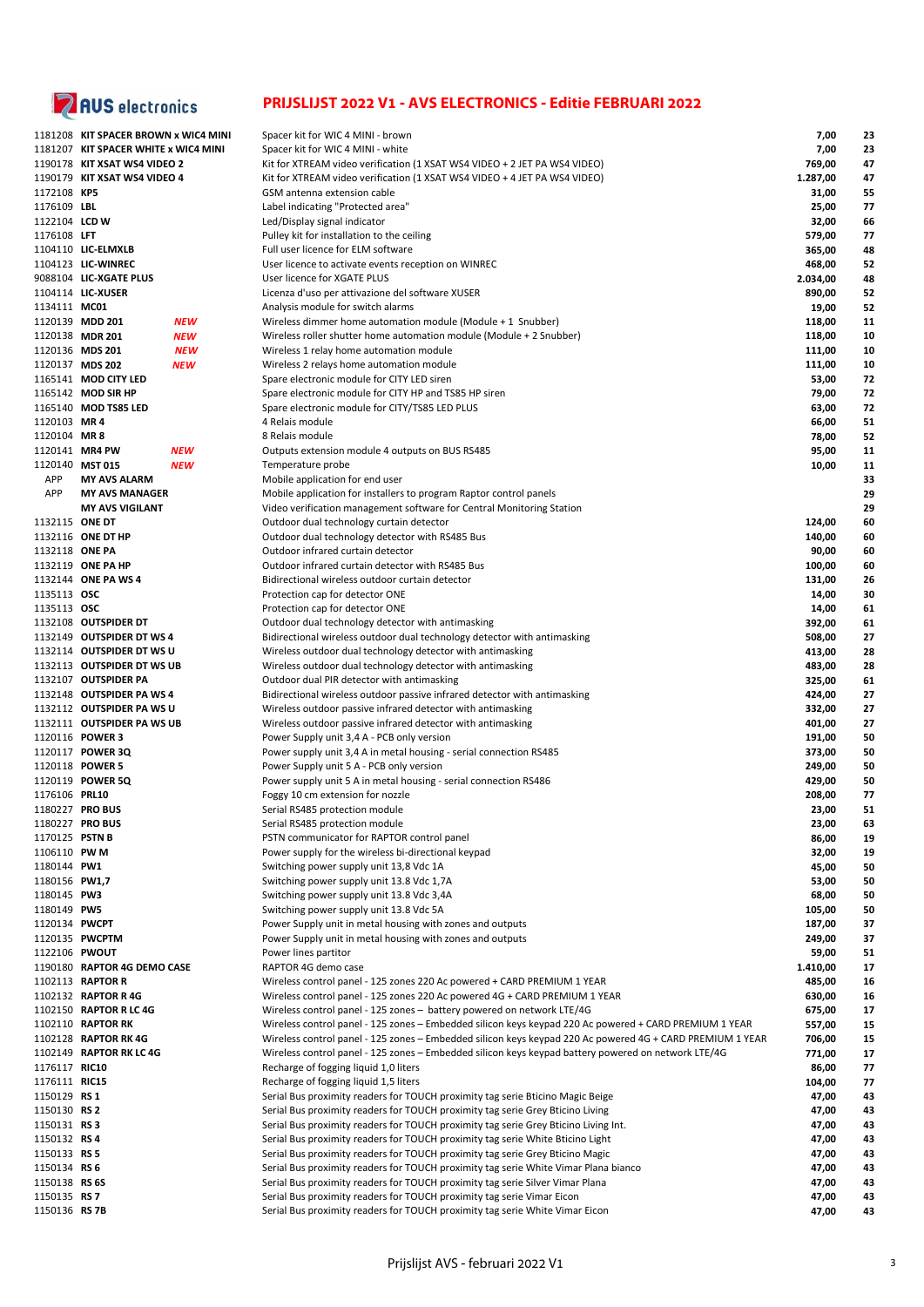

| 1150137 RS 7S      |                                       | Serial Bus proximity readers for TOUCH proximity tag serie Silver Vimar Eicon               | 47,00    | 43 |
|--------------------|---------------------------------------|---------------------------------------------------------------------------------------------|----------|----|
|                    |                                       |                                                                                             |          |    |
|                    | 1121120 RVS VIDEO SATELLITE           | Bidirectional Plug-in wireless zone module for video detectors                              | 83,00    | 21 |
| 9088101 <b>S85</b> |                                       | Optical anti-foam module for Led/Plus sirens                                                | 14,00    | 72 |
|                    | 1176151 SANY SAFE L 2G                | Sanitizer L with GSM 2G integrated module and SIM CARD included                             | 1.165,00 | 79 |
|                    | 1176153 SANY SAFE L 4G                | Sanitizer L with GSM 4G integrated module and SIM CARD included                             | 1.330,00 | 79 |
|                    | 1176170 SANY SAFE SUPERFAST 4G        | Portable version with 4G integrated module - with handle and electrical plug                | 1.289,00 | 79 |
|                    | 1176171 SANY SAFE SUPERFAST BLUETOOTH |                                                                                             |          | 79 |
|                    |                                       | Portable version with BLUETOOTH - with handle and electrical plug                           | 1.058,00 |    |
|                    | 1176150 SANY SAFE XL 2G               | Sanitizer XL with GSM 2G integrated module and SIM CARD included                            | 1.283,00 | 79 |
|                    | 1176152 SANY SAFE XL 4G               | Sanitizer XL with GSM 4G integrated module and SIM CARD included                            | 1.447,00 | 79 |
| 1143105 SB 120     |                                       | Floor standing pole 120 cm                                                                  | 69,00    | 65 |
| 1143106 SB 130     |                                       | Floor standing pole 130 cm                                                                  | 92,00    | 65 |
| 1143107 SB 20      |                                       |                                                                                             |          |    |
|                    |                                       | Wall bracket 20 cm                                                                          | 35,00    | 65 |
| 1143108 SB 60      |                                       | Wall bracket 60 cm                                                                          | 47,00    | 65 |
| 1136109 SD4 WS     |                                       | Bidirectional wireless optical smoke detector                                               | 141,00   | 25 |
| 1135107 SM-OUT     |                                       | Bracket for wall 90° mounting Outspider                                                     | 27,00    | 65 |
|                    | 1187114 SNUBBER<br><b>NEW</b>         | Spark killer for roller shutter and dimmer wireless modules - Pack of 5 pcs.                | 26,00    | 11 |
|                    |                                       |                                                                                             |          | 60 |
|                    | 1132126 SPECTRUM DT AM                | Outdoor triple technology detector with antimasking                                         | 244,00   |    |
|                    | 1132145 SPECTRUM DT WS AM 4           | Bidirectional wireless outdoor triple technology detector with antimasking                  | 325,00   | 26 |
|                    | 1132133 SPECTRUM DT WS STD AM         | Wireless universal outdoor triple technology detector with antimasking                      | 318,00   | 28 |
|                    | 1132130 SPECTRUM PA WALL              | Double side double Pir outdoor detector                                                     | 198,00   | 60 |
|                    | 1132135 SPECTRUM PA WALL AM           | Double side double Pir outdoor detector with antimasking                                    | 255,00   | 61 |
|                    |                                       |                                                                                             |          |    |
|                    | 1132146 SPECTRUM PA WS WALL 4         | Bidirectional wireless double side double PIR outdoor detector                              | 272,00   | 26 |
|                    | 1132147 SPECTRUM PA WS WALL AM 4      | Bidirectional wireless double side double PIR outdoor detector with antimasking             | 306,00   | 26 |
|                    | 1132134 SPECTRUM PA WS WALL STD       | Universal wireless double side double Pir outdoor detector                                  | 268,00   | 27 |
|                    | 1132137 SPECTRUM PA WS WALL STD AM    | Universal wireless double side double Pir outdoor detector with antimasking                 | 302,00   | 27 |
| 1135106 SP-OUT     |                                       | Pole mounting bracket for Outspider                                                         | 25,00    | 65 |
| 1130116 SPY M2     |                                       | Double microwave detector                                                                   |          |    |
|                    |                                       |                                                                                             | 142,00   | 58 |
| 1176116 SRB10      |                                       | Additional tank 1,0 Liters                                                                  | 159,00   | 77 |
| 1176107 SRB15      |                                       | Additional tank 1,5 Liters                                                                  | 197,00   | 77 |
| 1135110 SSC        |                                       | Rain protection cap for Spectrum                                                            | 12,00    | 30 |
| 1135110 SSC        |                                       | Rain protection cap for Spectrum                                                            | 12,00    | 61 |
|                    |                                       |                                                                                             |          | 30 |
| 1135111 SSD        |                                       | Spacer for Spectrum                                                                         | 16,00    |    |
| 1135111 SSD        |                                       | Spacer for Spectrum                                                                         | 16,00    | 61 |
| 1135109 <b>SSL</b> |                                       | Optional lens for Spectrum                                                                  | 14,00    | 30 |
| 1135109 <b>SSL</b> |                                       | Optional lens for Spectrum                                                                  | 14,00    | 61 |
| 1176210 SSL10      |                                       | Tank - SANY SAFE fluid 10 L                                                                 | 88,00    | 79 |
|                    |                                       |                                                                                             |          |    |
| 1176225 SSL25      |                                       | Tank - SANY SAFE fluid 25 L                                                                 | 177,00   | 79 |
| 1176205 SSL5       |                                       | Tank - SANY SAFE fluid 5 L                                                                  | 53,00    | 79 |
| 1135112 STA        |                                       | Tamper for Spectrum                                                                         | 11,00    | 30 |
| 1135112 STA        |                                       | Tamper for Spectrum                                                                         | 11,00    | 61 |
|                    | 1170128 STARLINK 4G PRO               | Telephone dialer and bidirectional interface over LTE / 4G networks                         | 598,00   | 55 |
|                    | 1170129 STARLINK 4G PRO B             |                                                                                             |          |    |
|                    |                                       | Telephone dialer and bidirectional interface over LTE / 4G networks                         | 644,00   | 55 |
| 1135108 ST-OUT     |                                       | Bracket for pipe PLUG-IN Outspider                                                          | 19,00    | 65 |
|                    | 1184113 TAMPER CITY LED               | Spare tamper for sirens CITY LED                                                            | 19,00    | 72 |
|                    | 1184157 TAMPER CITY LED PLUS/HP       | Spare tamper for sirens CITY LED PLUS/HP                                                    | 19,00    | 72 |
|                    | 1184158 TAMPER TS85 LED/HP            | Spare tamper for LED sirens                                                                 | 19,00    | 72 |
| 1143102 TERM 1     |                                       | Heating kit                                                                                 | 31,00    | 65 |
|                    |                                       |                                                                                             |          |    |
|                    | 1131158 TERM WS 4<br><b>NEW</b>       | Environmental temperature bidirectional wireless detector- white housing                    | 106,00   | 25 |
|                    | 1150126 TOUCH-B                       | Touch proximity tag - BLUE                                                                  | 19,00    | 43 |
|                    | 1150122 TOUCH-G                       | Touch proximity tag - GREEN                                                                 | 19,00    | 43 |
|                    | 1150123 TOUCH-O                       | Touch proximity tag - ORANGE                                                                | 19,00    | 43 |
|                    | 1150124 TOUCH-P                       | Touch proximity tag - PINK                                                                  | 19,00    | 43 |
|                    | 1150125 TOUCH-Y                       | Touch proximity tag - YELLOW                                                                | 19,00    | 43 |
|                    |                                       |                                                                                             |          |    |
| 1150140 TOY L      |                                       | Red NFC key ring proximity tag                                                              | 29,00    | 18 |
| 1150140 TOY L      |                                       | Red NFC key ring proximity tag                                                              | 29,00    | 43 |
| 1150144 TOY LN     |                                       | Black NFC key ring proximity tag                                                            | 29,00    | 18 |
| 1150144 TOY LN     |                                       | Black NFC key ring proximity tag                                                            | 29,00    | 43 |
| 1160100 TS 22 B    |                                       | Indoor siren                                                                                | 38,00    | 68 |
|                    | 1160102 TS 22 LST                     | Loud speaker                                                                                | 26,00    | 68 |
|                    |                                       |                                                                                             |          |    |
|                    | 1164115 TS 22 WS 4<br><b>NEW</b>      | Bidirectional wireless indoor self-powered siren                                            | 208,00   | 28 |
|                    | 1161154 TS 85P B LED HP               | Led self-powered outdoor siren BRONZE look ABS                                              | 134,00   | 70 |
|                    | 1161152 TS 85P B LED PLUS             | Led self-powered outdoor siren BRONZE look ABS                                              | 120,00   | 70 |
|                    | 1161155 TS 85P C LED HP               | Led self-powered outdoor siren COPPER look ABS                                              | 134,00   | 70 |
|                    | 1161153 TS 85P C LED PLUS             | Led self-powered outdoor siren COPPER look ABS                                              | 120,00   | 70 |
|                    | 1161133 TS 85P LED HP                 | Outdoor Led siren on RS485 BUS - Ivory Abs                                                  | 114,00   | 69 |
|                    |                                       |                                                                                             |          |    |
|                    | 1161132 TS 85P LED PLUS               | Outdoor LED siren - Ivory Abs                                                               | 98,00    | 69 |
|                    | 1161135 TS 85V LED HP                 | Outdoor Led siren on RS485 BUS - Ivory Metal                                                | 175,00   | 69 |
|                    | 1161134 TS 85V LED PLUS               | Outdoor Led siren - Ivory Metal                                                             | 159,00   | 69 |
|                    | 1161137 TS 85X LED HP                 | Outdoor Led siren on RS485 BUS - Stainless Steel                                            | 217,00   | 69 |
|                    | 1161136 TS 85X LED PLUS               | Outdoor Led siren - Stainless steel                                                         | 202,00   | 69 |
|                    |                                       |                                                                                             |          |    |
|                    | 1135105 USB-OUT                       | USB cable adaptor                                                                           | 15,00    | 63 |
| 1131131 WIC4       |                                       | Bidirectional wireless two-channels transmitter with magnetic contact - white housing       | 105,00   | 24 |
| 1131132 WIC4B      |                                       | Bidirectional wireless two-channels transmitter with magnetic contact - brown housing       | 105,00   | 24 |
|                    | 1131143 WIC 4 MINI B                  | Bidirectional wireless two-channels transmitter with double magnetic contact - brown colour | 95,00    | 23 |
|                    | 1131150 WIC 4 MINI N                  | Bidirectional wireless two-channels transmitter with double magnetic contact - black colour | 95,00    | 23 |
|                    |                                       |                                                                                             |          |    |
|                    | 1131145 WIC 4 MINI PLUS B             | Bidirectional wireless two-channels transmitter with double magnetic contact - brown colour | 105,00   | 23 |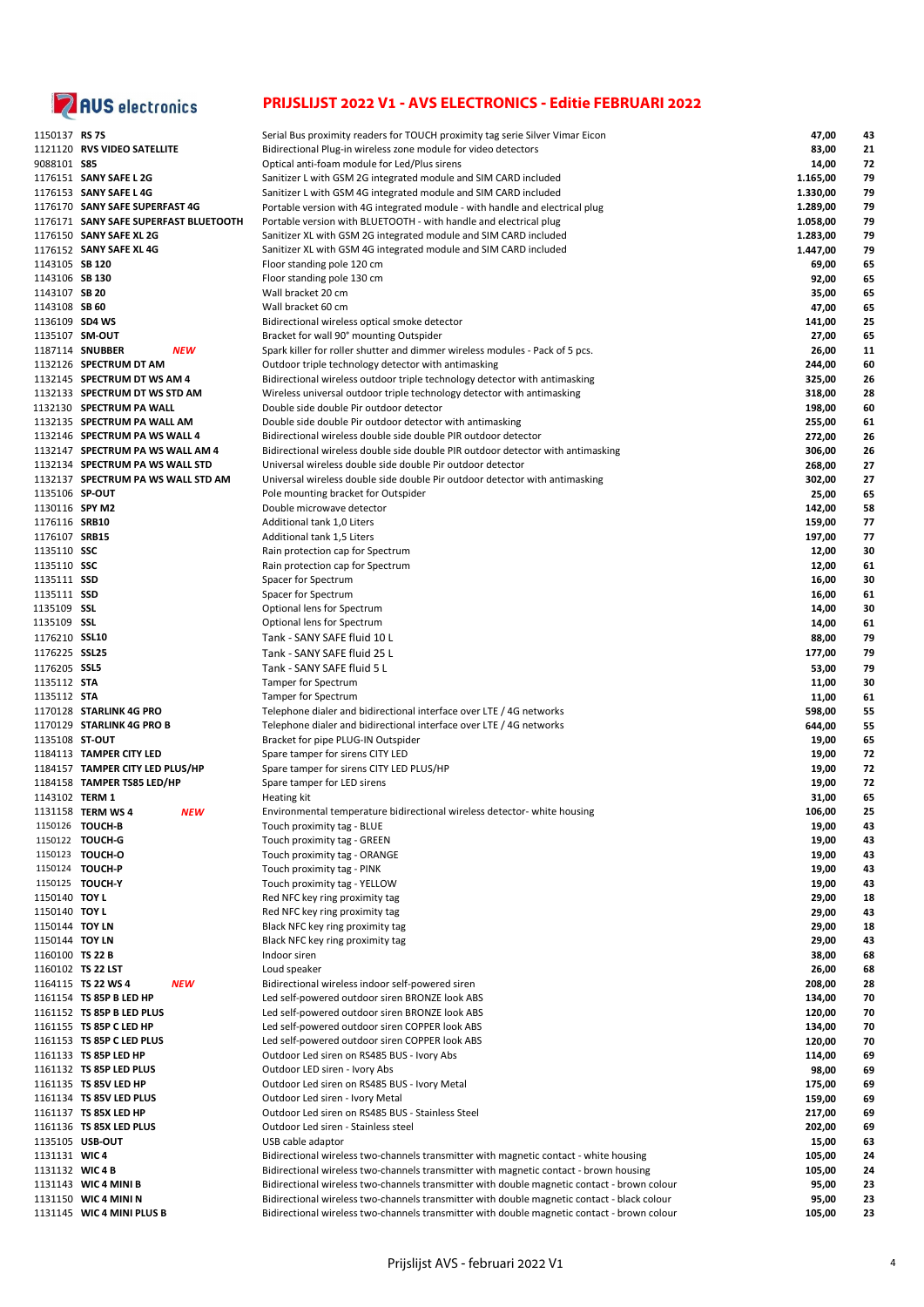

|                | 1131151 WIC 4 MINI PLUS N | Bidirectional wireless two-channels transmitter with double magnetic contact - black colour            | 105,00   | 23 |
|----------------|---------------------------|--------------------------------------------------------------------------------------------------------|----------|----|
|                | 1131142 WIC4 MINI         | Bidirectional wireless two-channels transmitter with double magnetic contact - white housing           | 95,00    | 23 |
|                | 1131144 WIC 4 MINI PLUS   | Bidirectional wireless two-channels transmitter with double magnetic contact - white housing           | 105,00   | 23 |
|                | 1131129 WIC4 PLUS         | Bidirectional wireless two-channels transmitter with magnetic contact and shock sensor - white housing | 123,00   | 24 |
|                | 1131130 WIC4 PLUS B       | Bidirectional wireless two-channels transmitter with magnetic contact and shock sensor - brown housing | 123,00   | 24 |
| 1130119 WING2  |                           | Curtain infrared detector - WHITE                                                                      | 69,00    | 64 |
|                | 1130120 WING2 B           | Curtain infrared detector - BROWN                                                                      | 69,00    | 64 |
|                | 1130121 WING2 DT          | Dual technology curtain detector PIR+MW                                                                | 181,00   | 64 |
|                | 1130127 WING2 PLUS        | Curtain infrared detector with door (window) opening                                                   | 162,00   | 64 |
|                | 1131137 WING4 MWS         | Bidirectional wireless curtain passive infrared detector with antimasking - white housing              | 155,00   | 25 |
|                | 1131135 WING4 WS          | Bidirectional wireless curtain passive infrared detector - white housing                               | 147,00   | 25 |
|                | 1131136 WING4 WS B        | Bidirectional wireless curtain passive infrared detector - brown housing                               | 147,00   | 25 |
|                | 1104101 WINREC            | Remote management and C.M.S. software                                                                  | 234,00   | 52 |
| 1120107 XEXP8  |                           | 8 zones expansion PLUG-IN module                                                                       | 46,00    | 45 |
| 9088106 XGATE  |                           | IP gateway module for KNX/EIB - MODBus                                                                 | 1.038,00 | 48 |
| 1171103 XGSM   |                           | GSM telephone dialler - Plug-in                                                                        | 377,00   | 44 |
|                | 1171116 XGSM 485 4G       | Telephone dialler with RS485 BUS on LTE/4G networks                                                    | 509,00   | 44 |
|                | 1171117 XGSM 485 PRO 4G   | Telephone dialler with RS485 BUS on LTE/4G networks                                                    | 557,00   | 44 |
|                | 1171118 XGSM 4G           | Telephone dialler on network LTE/4G                                                                    | 478,00   | 44 |
| 1120110 XMR 2  |                           | 2 Relais module                                                                                        | 43,00    | 51 |
| 1143113 XOC8   |                           | Output extension module                                                                                | 47,00    | 63 |
|                | 1143112 XSAT HP           | Extension PCB for digital detectors RS485 Bus                                                          | 268,00   | 63 |
|                | 1120124 XSAT HP MINI      | RS485 serial zone extension module                                                                     | 104,00   | 46 |
|                | 1143115 XSAT MINI         | RS485 miniature 3 zone expansion module                                                                | 77,00    | 46 |
|                | 1120112 XSAT PW3          | Power Supply unit 3,4 A - PCB only version                                                             | 238,00   | 45 |
|                | 1120113 XSAT PW3Q         | Power Supply unit 3,4 A in metal housing with zones and outputs                                        | 418,00   | 45 |
|                | 1120114 XSAT PW5          | Power Supply unit 5 A - PCB only version                                                               | 297,00   | 45 |
|                | 1120115 XSAT PW5Q         | Power Supply unit 5 A in metal housing with zones and outputs                                          | 476,00   | 45 |
|                | 1121113 XSAT WS 4 PRO     | Bidirectional radio 32 zones extension module                                                          | 127,00   | 46 |
|                | 1121114 XSAT WS 4 VIDEO   | Expansion module/repeater on BUS RS485 for wireless bidirectional devices and video detectors          | 196,00   | 47 |
| 1120109 XSAT2  |                           | RS485 serial zone extension module 2 zones and 16 outputs                                              | 96,00    | 45 |
| 1120111 XSAT36 |                           | RS485 serial zone extension module 18 zones and 9 outputs                                              | 198,00   | 45 |
| 1120108 XSAT8  |                           | RS485 serial zone extension module 10 zones and 8 outputs                                              | 108,00   | 45 |
| 1107121 XSINT  |                           | Digital vocal messages module                                                                          | 77,00    | 44 |
|                | 1100159 XTREAM 32         | Control panel 32 zones with remote management                                                          | 423,00   | 41 |
|                | 1100250 XTREAM 32B        | Control panel 32 zones with remote management                                                          | 517,00   | 41 |
|                | 1100164 XTREAM 6          | Control panel 10 zones with remote management                                                          | 389,00   | 41 |
|                | 1100153 XTREAM 64         | Control panel 64 zones with remote management                                                          | 452,00   | 40 |
|                | 1100149 XTREAM 640        | Control panel 640 zones with remote management                                                         | 680,00   | 40 |
|                | 1100256 XTREAM 64B        | Control panel 64 zones with remote management                                                          | 551,00   | 40 |
|                | 1100269 XTREAM 6B         | Control panel 10 zones with remote management                                                          | 488,00   | 41 |
|                | <b>XUSER</b>              | Mobile application for end user                                                                        |          | 52 |
| 1104102 XWIN   |                           | Programming software for AVS control panels with Wizard Included                                       | 234,00   | 29 |
| 1104102 XWIN   |                           | Programming software for AVS control panels with Wizard Included                                       | 234,00   | 52 |
| 9094120 ZB022  |                           | Battery for detectors SPECTRUM WS 4/JET WS 4/WIC4 WS / A500 WS 4                                       | 14,80    | 31 |
|                | 9094124 ZB20105           | Battery for wireless detectors OUTSPIDER WS 4 e SPECTRUM WS 4                                          | 44,00    | 31 |
|                | 9094126 ZBCR1632          | Battery for detector GHOST                                                                             | 3,95     | 31 |
|                | 9094121 ZBCR2032          | Lithium battery for remote controls BIP4/WIC4 MINI                                                     | 2,80     | 31 |
|                | 9094119 ZBDL123A          | Lithium battery for wireless detectors JET 360 WS4/WING 4 WS/WIC 4 WS                                  | 6,40     | 31 |
|                | 9094123 ZBSL760           | Battery for wireless detector ONE PAWS 4                                                               | 11,00    | 31 |